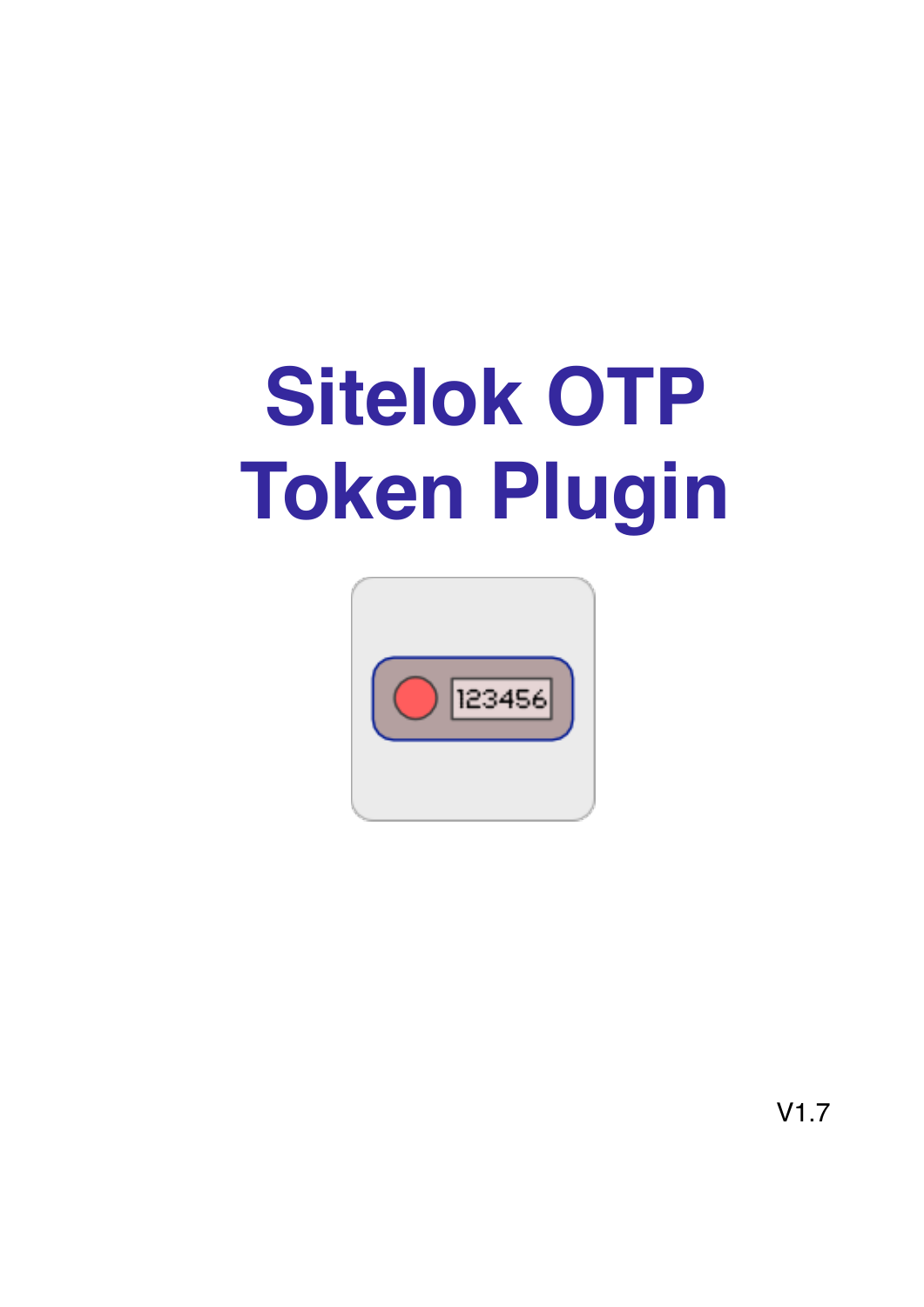#### **Sitelok OTP Token Plugin**

Copyright 2011-2022 Vibralogix. All rights reserved.

This document is provided by Vibralogix for informational purposes only to licensed users of the Sitelok product and is provided on an 'as is' basis without any warranties expressed or implied.

Information in this document is subject to change without notice and does not represent a commitment on the part of Vibralogix. The software described in this document is provided under a license agreement. The software may be used only in accordance with the terms of that license agreement. It is against the law to copy or use the software except as specifically allowed in the license.

It is the users responsibility to ensure the suitability of the product before using it. In no circumstances will Vibralogix be responsible for any loss or damage of data or programs as a result of using the product. Your use of the product implies acceptance of these terms.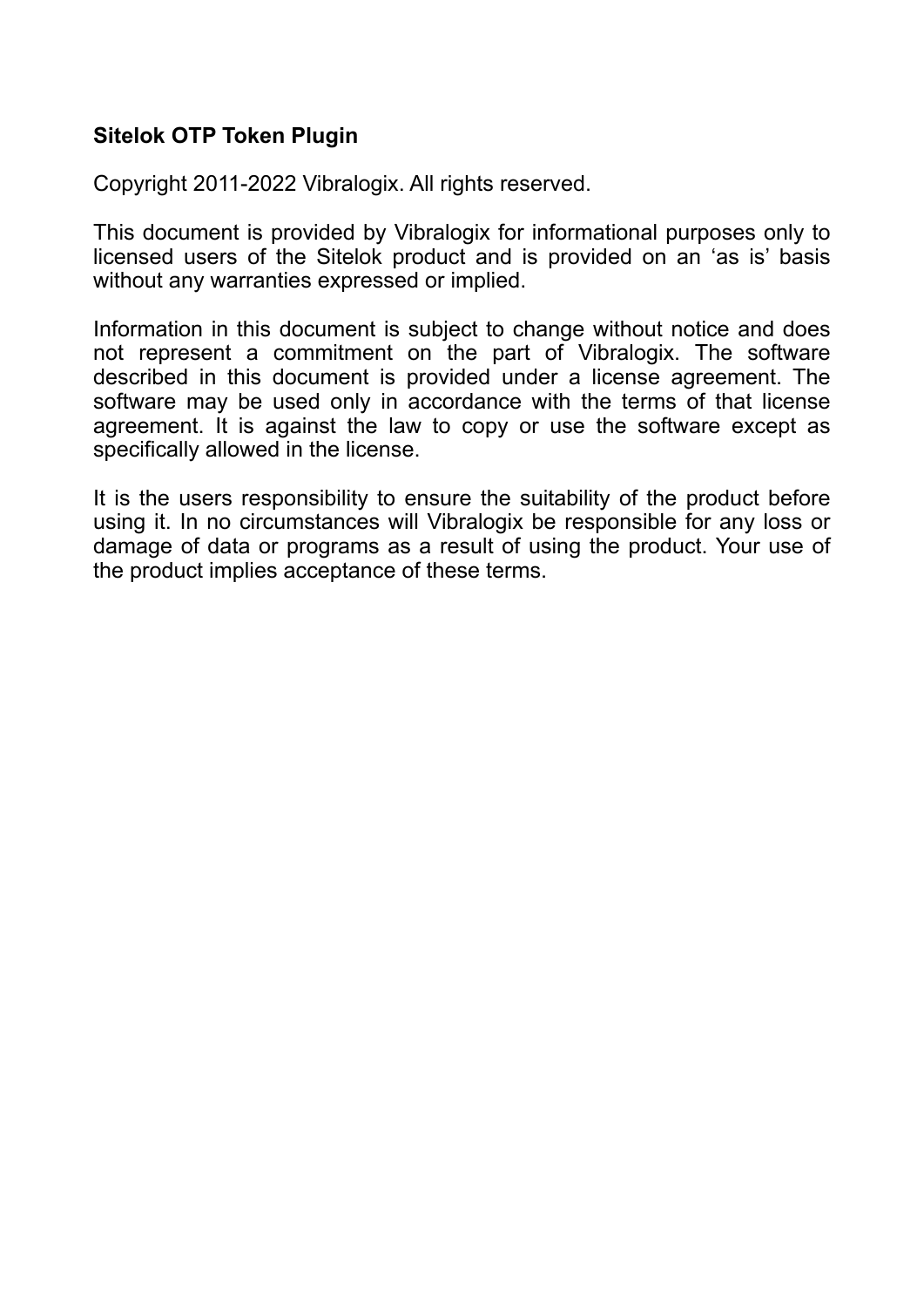# **Contents**

| Setting a specific user to require an OTP Token 12 |  |  |
|----------------------------------------------------|--|--|
|                                                    |  |  |
|                                                    |  |  |
|                                                    |  |  |
|                                                    |  |  |
|                                                    |  |  |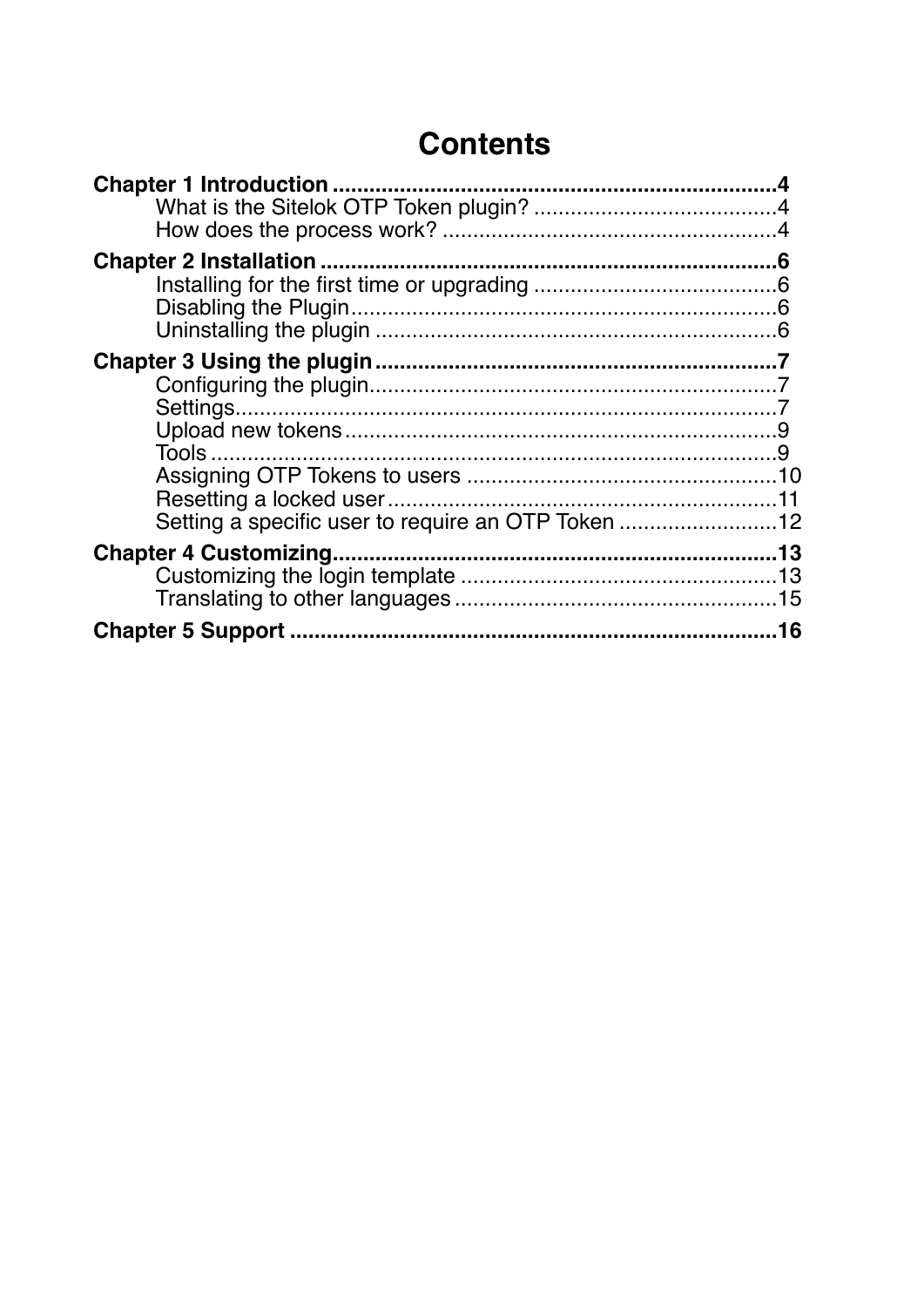# <span id="page-3-0"></span>**Chapter 1 Introduction**

# <span id="page-3-1"></span>**What is the Sitelok OTP Token plugin?**

The Sitelok OTP Token plugin is an add on for Sitelok that adds an extra layer of security to the login process. As well as the username and password normally required the user will also be asked to enter a one time password (OTP) generated by their hardware token. This extra layer login level can be enabled for all all users, selected groups or selected users.



The tokens are very secure and already widely used for internet banking etc. The plugin supports various types of token including TOTP, HOTP and TOTP with PIN.

## <span id="page-3-2"></span>**How does the process work?**

Sitelok's OTP Token management has been designed to be as easy as possible. When you order Tokens from us we will ship them with a file that you upload into the plugin so that it knows about each token. Then you can simply ship the token to the user. The first time they login in the user will enter their username and password as usual and then see the OTP login. The user just needs to enter the serial number from the token (only for the first login), click the button and enter the generated code. If all is well they will then be logged in.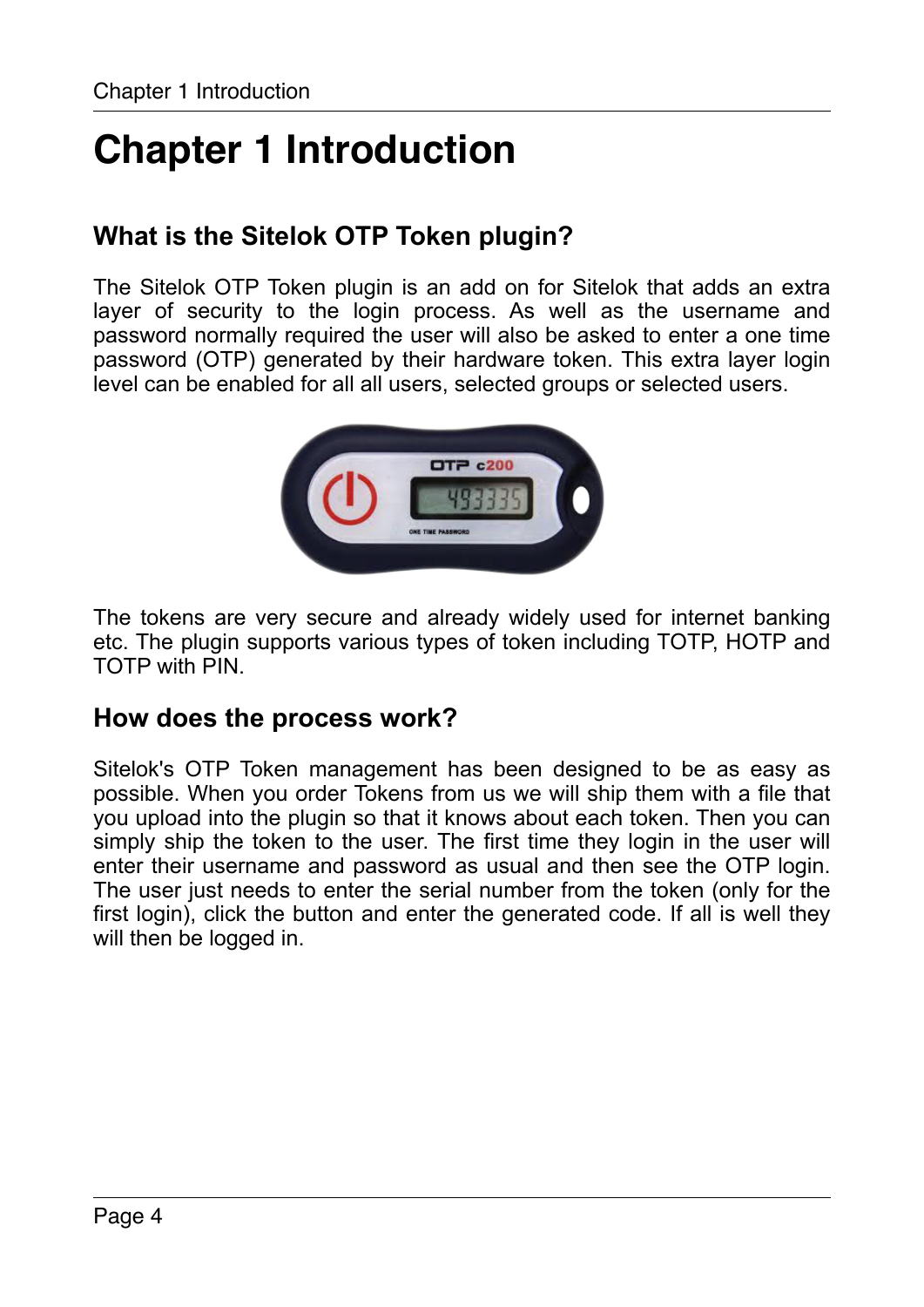

If you prefer you can enter the serial number before you ship the token to the user so that they can skip that part.

Subsequent logins will only require the user to enter the code generated by the token.

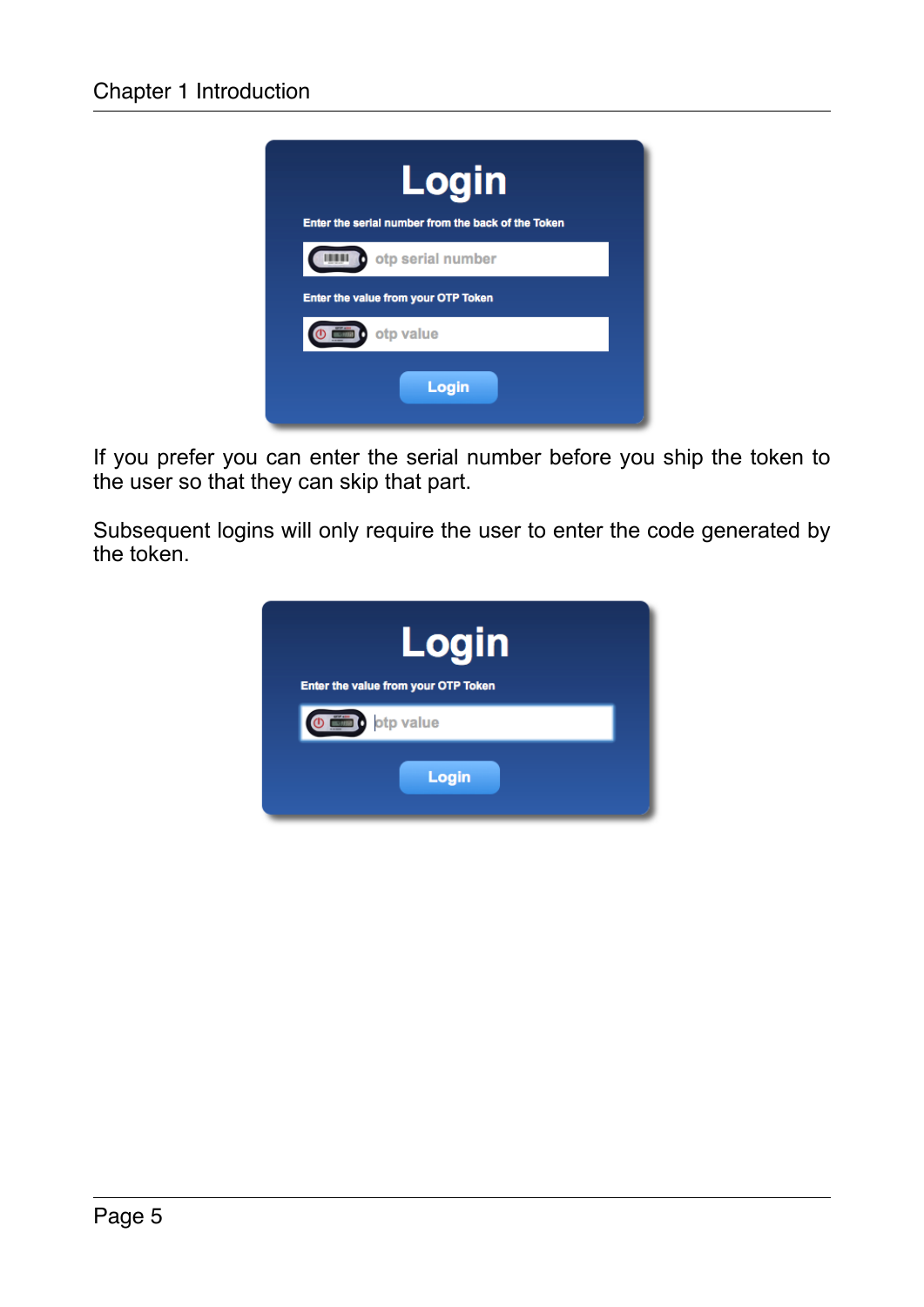# <span id="page-5-0"></span>**Chapter 2 Installation**

# <span id="page-5-1"></span>**Installing for the first time or upgrading**

- 1) Extract the contents of the zip file to your PC.
- 2) Upload the plugin\_otptoken folder to your existing Sitelok slpw folder using FTP. There are no special permissions required on most servers.
- 3) Login to the Sitelok control panel.
- 4) Open the following URL in the browser

http://www.yoursite.com/slpw/plugin\_otptoken/install.php

which will start the installation process. If all is well you will be taken to the plugin preferences page where you will see the plugin listed.

If you have any problems with installation please let us know so that we can help you.

# <span id="page-5-2"></span>**Disabling the Plugin**

To disable the OTP Token plugin select **Plugin Preferences** in the **Plugin** menu option of Sitelok. Uncheck the enable box for the plugin and click the **Save** button. You can enable it again in the same way.

# <span id="page-5-3"></span>**Uninstalling the plugin**

To permanently remove the plugin and its settings follow these steps.

- 1) Disable the plugin as above.
- 2) Click the delete icon next the plugin in the disabled plugins section.
- 3) Confirm the action in the alert box.

If the plugin is uninstalled successfully you will be returned to the plugin preferences page.

Please note that this will remove the connection between users and tokens. We leave the details about tokens purchased in the database which has recorded the last number generated etc.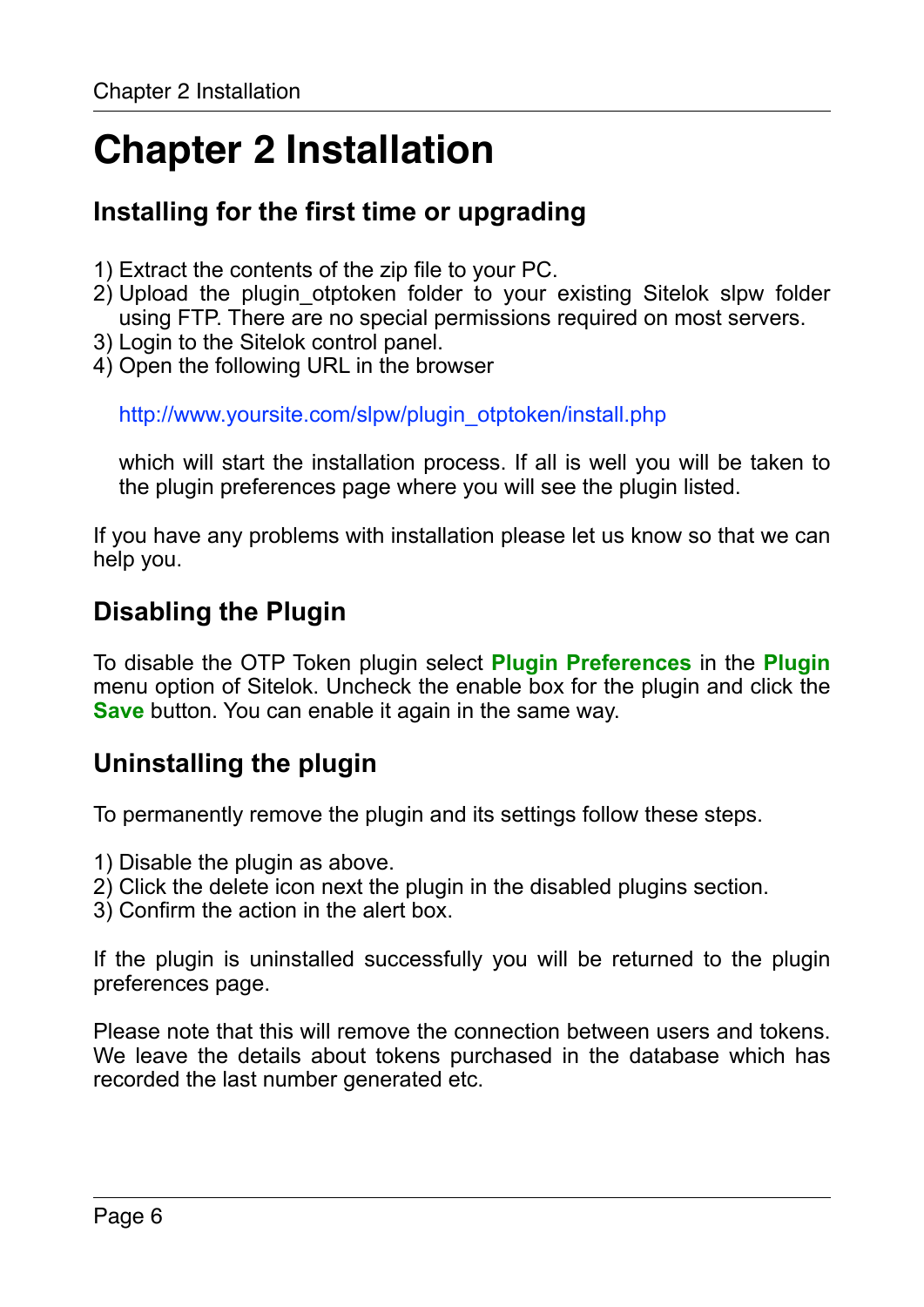# <span id="page-6-0"></span>**Chapter 3 Using the plugin**

# <span id="page-6-1"></span>**Configuring the plugin**

Before you can use the OTP Token plugin you need to configure some settings.

You can access the plugin configuration by selecting **OTP Token** from the **Plugins** menu.

# <span id="page-6-2"></span>**Settings**

In this part of the page you can set various features.

#### **OTP Token plugin**

|                      | 3<br>÷<br>Allows you to block access if the OTP Token value is entered incorrectly                                                                                              |
|----------------------|---------------------------------------------------------------------------------------------------------------------------------------------------------------------------------|
| Action to take       | $\frac{\text{A}}{\text{V}}$<br>Block access for 3 minutes<br>If you set anything apart from No Limit you can choose to either block access permanently or for a period of time. |
| User email template  | Don't email the user<br>$\frac{4}{9}$<br>Email template to send to the user if their account is blocked                                                                         |
| Admin email template | Don't email admin<br>÷<br>Email template to send to the admin when an account is blocked                                                                                        |
| Apply to usergroups  | Check a usergroup to apply this login method and uncheck to remove leaving just<br>the default login. Logon methods directly applied to specific users are not affected         |
| by this.             |                                                                                                                                                                                 |

#### **Incorrect entries allowed**

Set the number of times a user can enter an incorrect token code before getting locked out for a period of time or permanently. Usually 3 is a suitable number.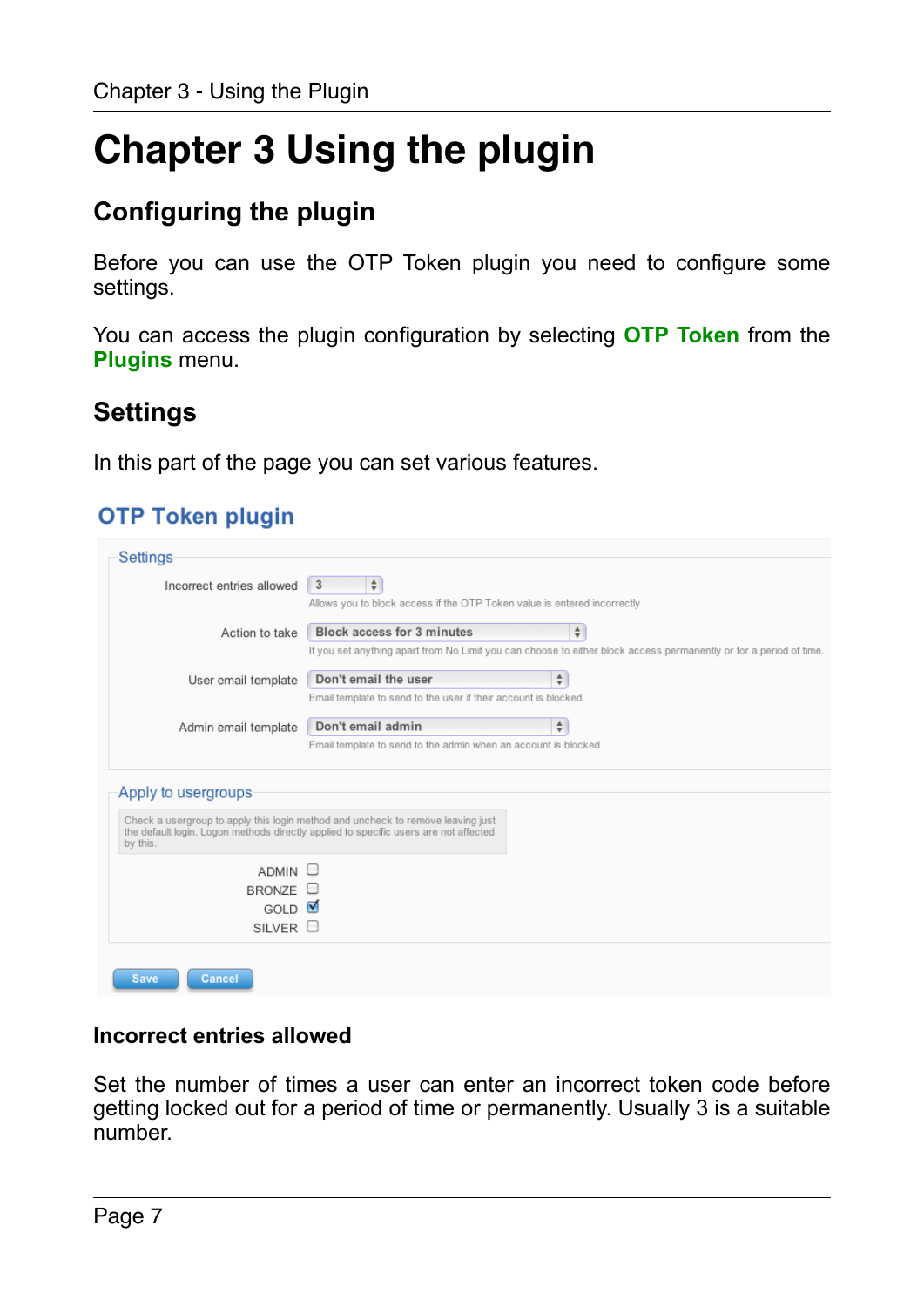#### **Action to take**

After the set number of incorrect attempts you can set what action to take. You can either set a certain number of minutes or hours up to 24 hours or you can permanently lock the user requiring the site admin to unlock them.

#### **User email**

When a user is locked you can optionally select an email template to be sent to them.

#### **Admin email**

When a user is locked you can optionally select an email template to be sent to the admin.

#### **Apply to Usergroups**

Check the box next to the usergroups that you want to use this login method.

If a user is a member of one of the selected usergroups they will be required to use the OTP Token to access the site.

For example you could require that only ADMIN users are required to use this extra security.

You don't have to set the login method for all members of a usergroup as you can set this for specific users instead (see later).

#### **Save**

After you have made your settings click the **Save** button.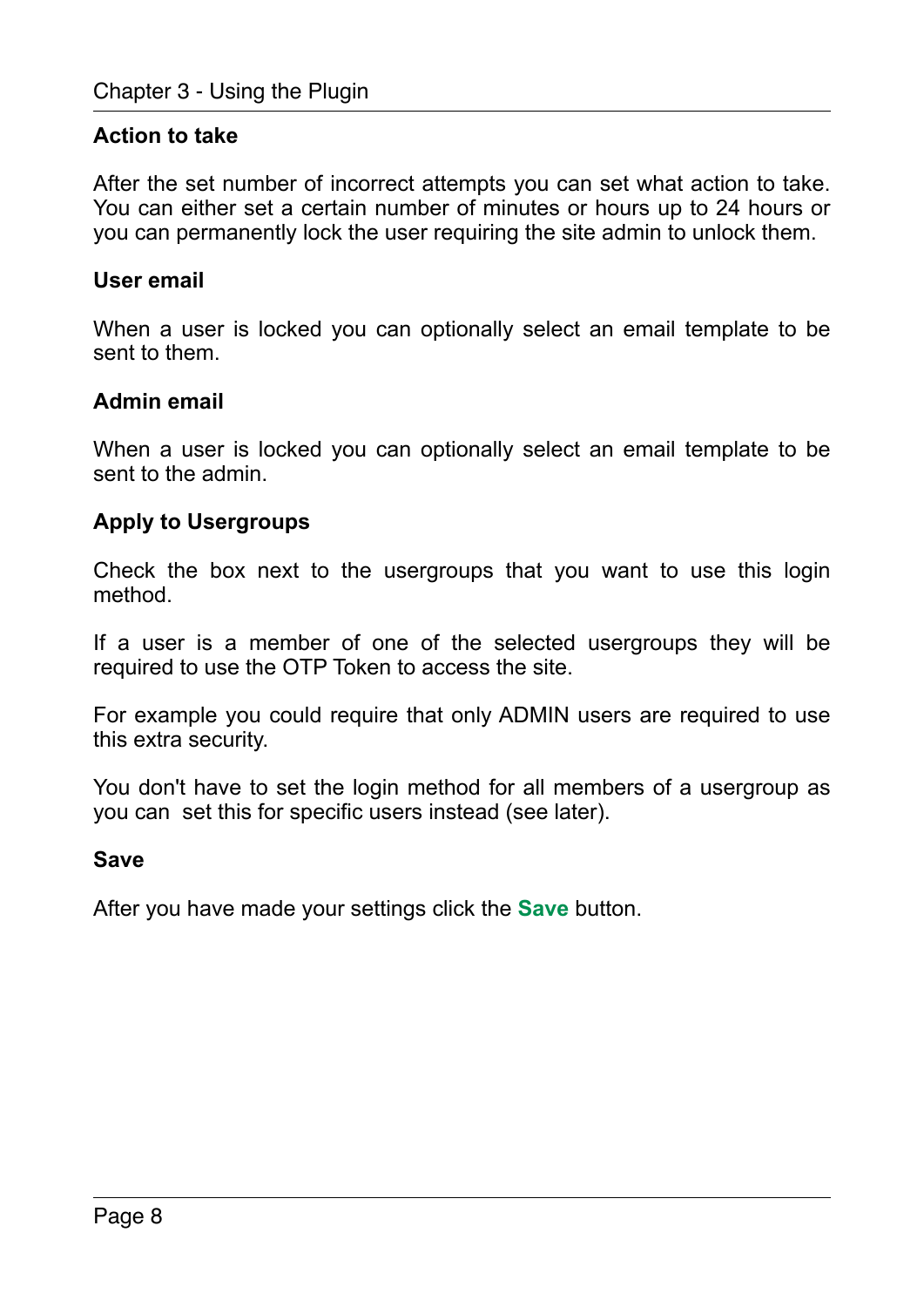# <span id="page-8-0"></span>**Upload new tokens**

This section of the page allows you to upload details of tokens purchased.

| Upload new tokens                                                                                                                                                                                                                                                         |  |
|---------------------------------------------------------------------------------------------------------------------------------------------------------------------------------------------------------------------------------------------------------------------------|--|
| When you purchase OTP tokens you should upload the supplied file here. This<br>tells Sitelok the serial number, type and other technical data about each token.<br>There is no problem if you upload the same file multiple times as only new tokens<br>will be imported. |  |
| Choose File ) no file selected                                                                                                                                                                                                                                            |  |
| <b>Upload</b>                                                                                                                                                                                                                                                             |  |

When you purchase OTP Tokens from us we will supply a file which you should import by selecting it with the **Choose File** button clicking **Upload**. This tells Sitelok the technical details about each token. The Sitelok database will keep track of who has been allocated each token and details about the last code generated etc. It is important that once tokens begin to be used that this database is not deleted. It is safe to re-upload the token files we supply as they will only add new tokens and won't affect tokens already uploaded.

## <span id="page-8-1"></span>**Tools**

The tools section of the page allows you to select users that are using the OTP Token login method. This is useful if you wish to email them all for example. You can also select users specifically assigned the normal user/ pass login method or users assigned any extra login method.

| Tools                                                                                                                                                                                                                                                                  |
|------------------------------------------------------------------------------------------------------------------------------------------------------------------------------------------------------------------------------------------------------------------------|
| You can use the Select button below to select all users that have been specifically<br>assigned a login method. You can choose the login method using the radio buttons.<br>This doesn't include users that only use this login method because of group<br>membership. |
| Select users who have been specifically assigned the OTP Token login method<br>O Select users who have been specifically assigned the normal (user/pass) login method<br>$\bigcirc$ Select users who have been specifically assigned any login method                  |
| <b>Select</b>                                                                                                                                                                                                                                                          |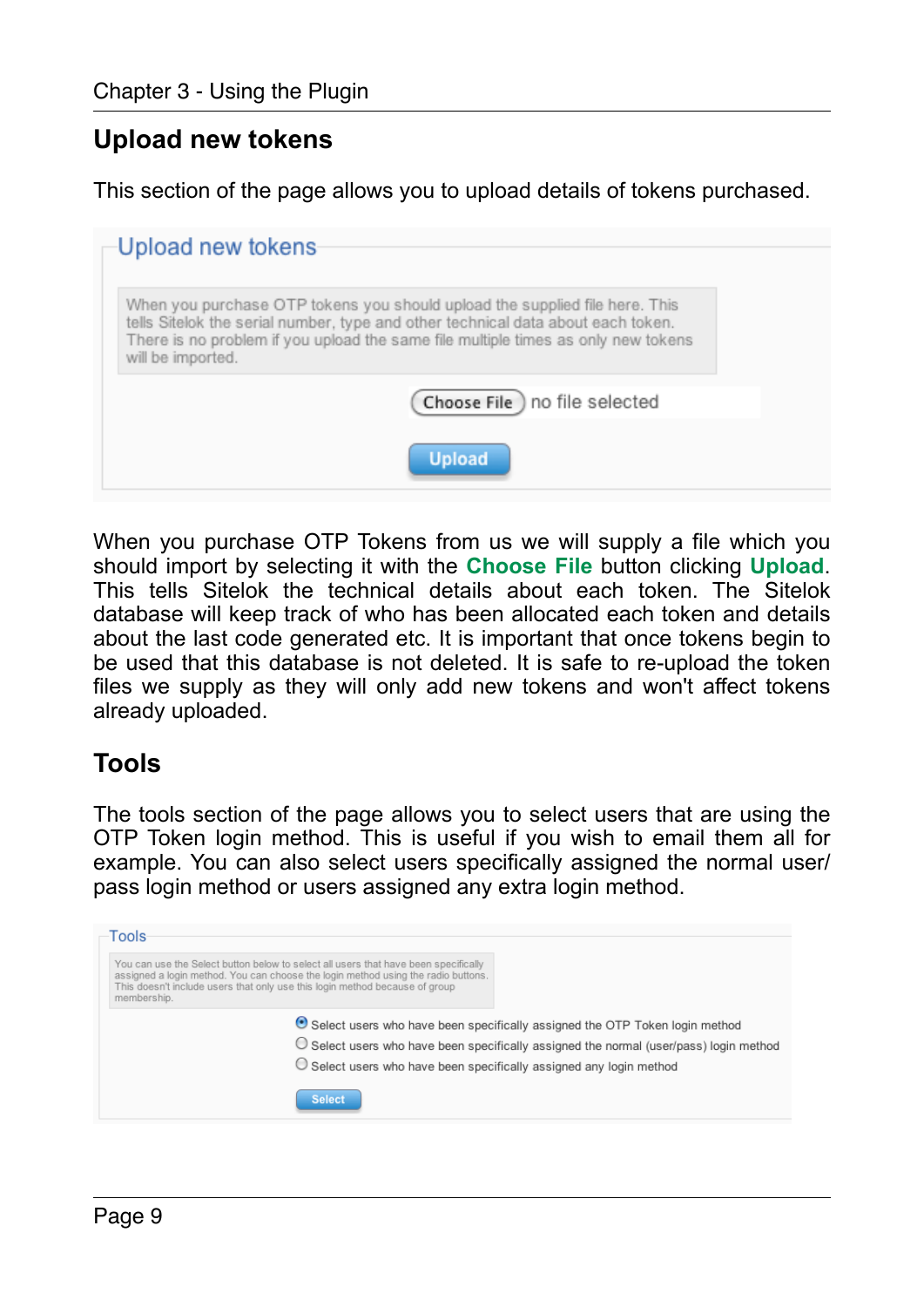Just choose which group of users you want to select and click the Select button. This will return you to the main admin page with the relevant users selected.

Please note that this will only select users that have been assigned a specific login method such as OTP tokens. Users that use that method based on usergroup membership won't be selected.

## <span id="page-9-0"></span>**Assigning OTP Tokens to users**

You can assign a specific OTP token to a user before sending it to them if you wish. To do this click the  $\bullet\bullet$  icon next to the user which will display the following page.

## **OTP Token Login**

| Apply login method                                                                                                                                                                                            |                                                                                                                                          |  |  |  |
|---------------------------------------------------------------------------------------------------------------------------------------------------------------------------------------------------------------|------------------------------------------------------------------------------------------------------------------------------------------|--|--|--|
|                                                                                                                                                                                                               | Select an option to apply or remove the OTP Token login method for the user admin                                                        |  |  |  |
|                                                                                                                                                                                                               | $\bigcirc$ Use OTP Token login method<br>Use the login method defined by group membership<br>$\bigcirc$ Use the normal (user/pass) login |  |  |  |
| OTP Token details                                                                                                                                                                                             |                                                                                                                                          |  |  |  |
| This section allows you to assign an OTP Token to this user and to see the details<br>of any already assigned token. The token will be retained even if you select a<br>different login method for this user. |                                                                                                                                          |  |  |  |
| Serial number                                                                                                                                                                                                 | If you leave this blank the user can enter it themselves when they first login                                                           |  |  |  |
| Resync on next login                                                                                                                                                                                          | $\Box$ If checked the next login will allow a token value from a wider range to be accepted for resyncing                                |  |  |  |
| <b>Cancel</b><br><b>Save</b>                                                                                                                                                                                  |                                                                                                                                          |  |  |  |

#### **Apply login method**

This setting defines whether the user should always use the OTP Token login method or only use it if their usergroup membership requires it, You can also force this user to just use the normal username / password login method.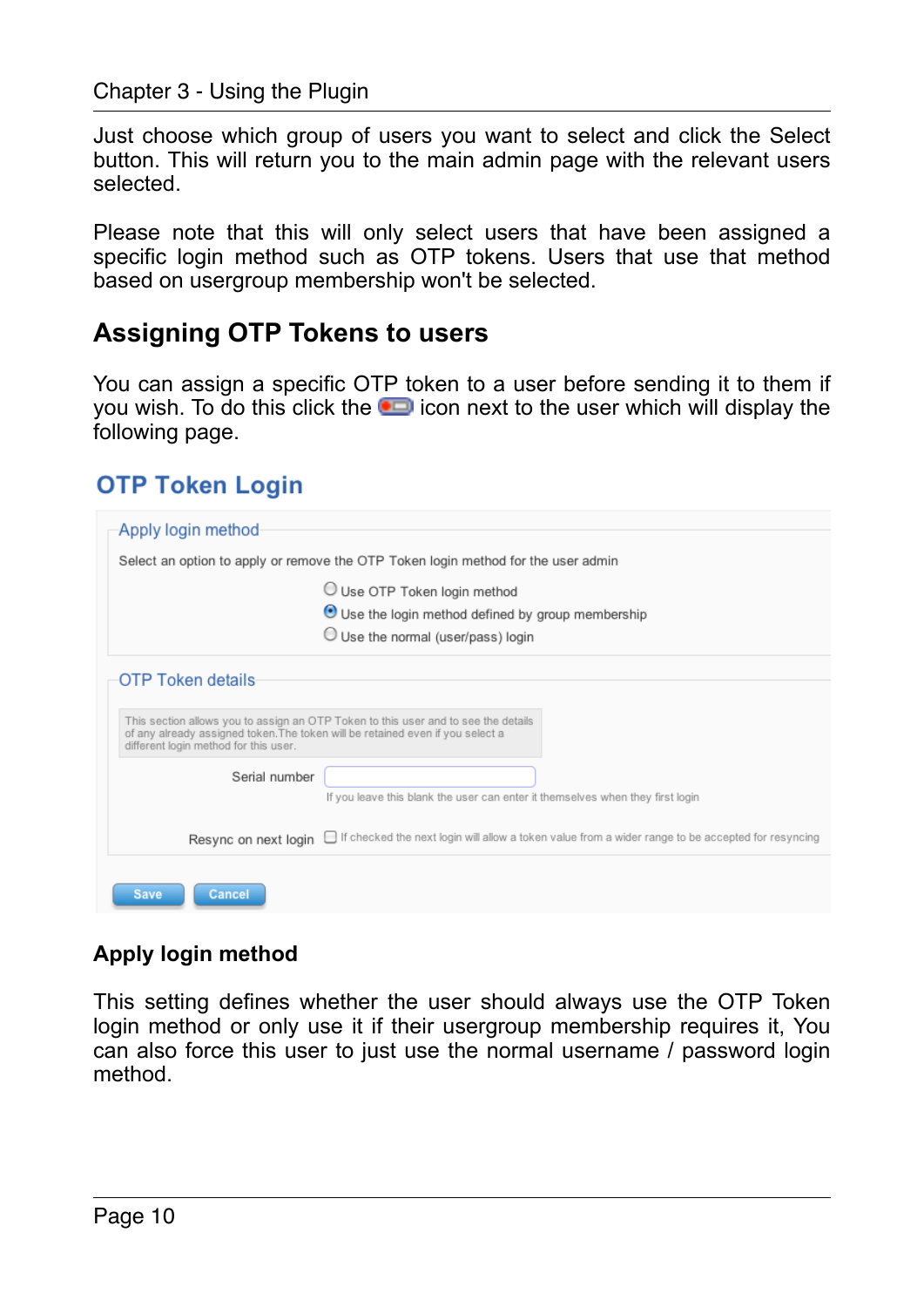#### **OTP Token details**

You can enter the serial number of the OTP token assigned to the user here. The serial number will be verified to ensure it is a token that Sitelok knows about (i.e. its data was imported when purchased) and that it has not already been assigned to another user. The serial number is found on the back of the token.



Entering the serial number before sending the token to the user saves the user having to enter it themselves. However you can leave the serial number field blank in which case the user will enter it during their first login.

#### **Resync on next login**

If you check this option it will allow the OTP code entered at the next login to be verified against a larger range in the tokens sequence. This is useful for new tokens or where a token has not been used for a long period. Normally it would only be needed if a user is experiencing problems logging in.

#### <span id="page-10-0"></span>**Resetting a locked user**

If a user gets locked out because they have entered an incorrect OTP code more than the number of times you allow they will see something like the following displayed instead of the usual OTP login form.

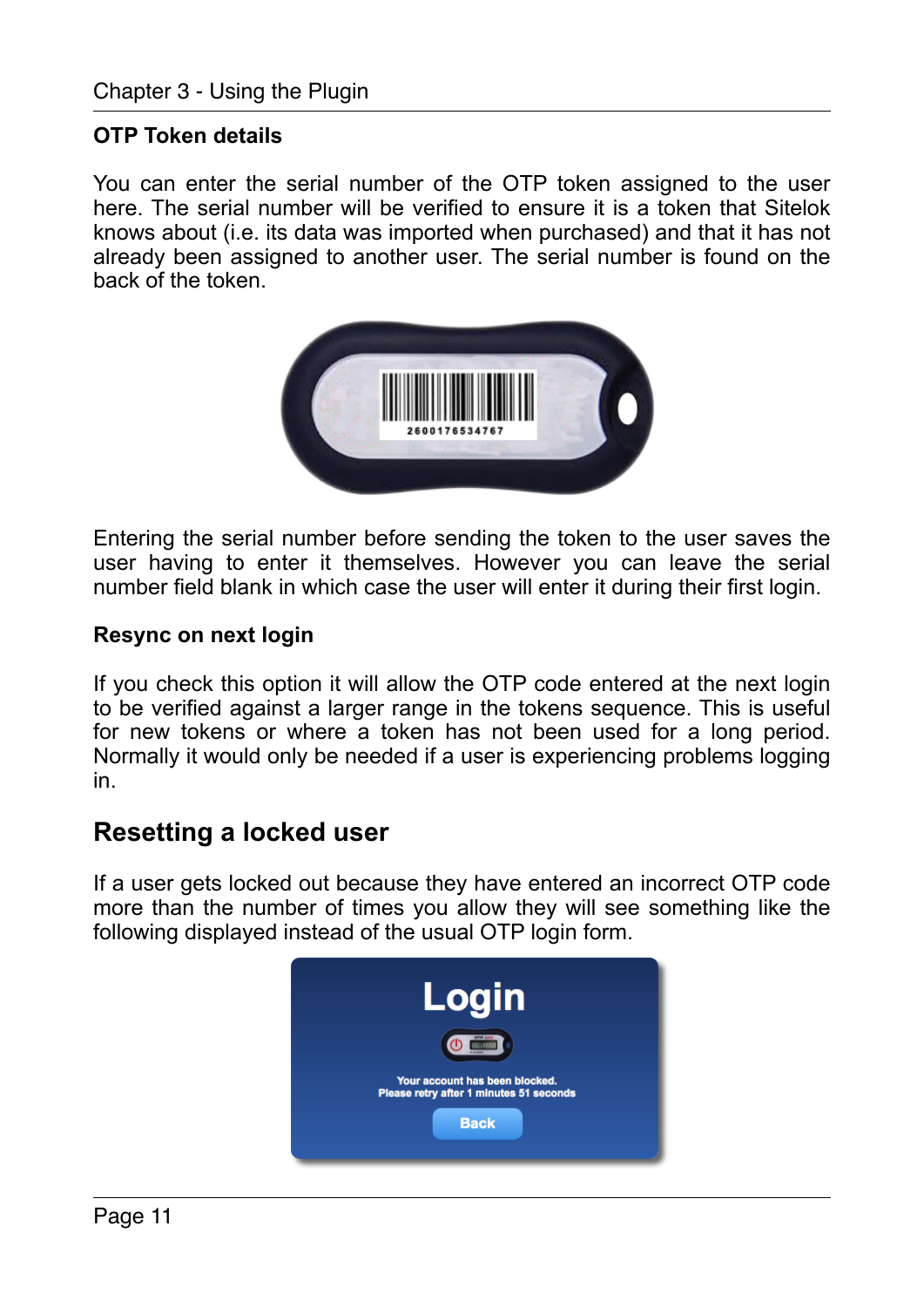In the case of a user being locked out for a period of time or being permanently locked you can unlock them by clicking the  $\bullet$  icon next to the user, checking the **unlock** checkbox and clicking **Save**.

| Serial number   2600110504785                                                  |  |
|--------------------------------------------------------------------------------|--|
| If you leave this blank the user can enter it themselves when they first login |  |
| This token is locked for 2 hours 29 minutes. Check box to unlock $\Box$        |  |

## <span id="page-11-0"></span>**Setting a specific user to require an OTP Token**

As well as assigning the OTP token login method to usergroups you can assign it to specific users as well. This is useful where you only need some users to require a token. To do this click the  $\blacksquare$  next to the user and then select the **Use OTP Token login method** radio button. You can enter a token serial number or leave it blank as described earlier. Click **Save** to store your setting.

You can also force the user to just use the default username / password method or the login method defined by their usergroup membership.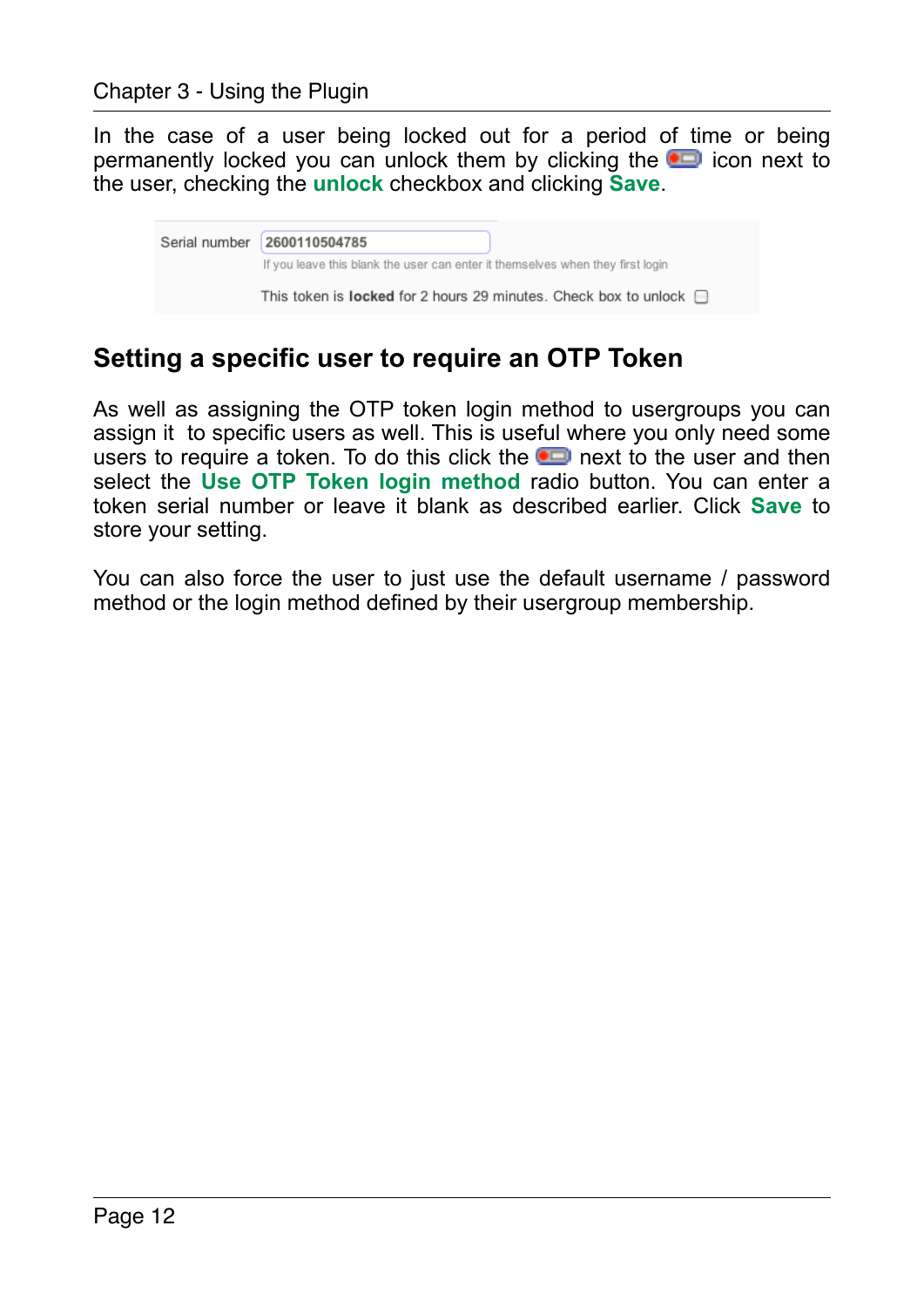# <span id="page-12-0"></span>**Chapter 4 Customizing**

## <span id="page-12-1"></span>**Customizing the login template**

For most sites the default OTP Token login forms that appears will be fine. If you are using Sitelok V4.2 or above they will use the same styling as you set for the default login form. However if you wish to customise them you can.

There are three templates which can be found in the slpw/plugin otptoken folder which can be modified as needed. Keep a copy of the original so you can swap back quickly if you get something wrong.

#### **otptemplate.php**

For Sitelok versions earlier than V4.2 use otptemplateold.php. This is the main form that request the OTP Token code.



You can modify this default page as required. Basically the important parts are that the form definition must be like this

```
<form name="siteloklogin2" action="<?php echo $startpage; ?>" 
method="post" autocomplete="off" >
```
and the field that collects the OTP token code must be called extralogindata1. So for example like this

```
<input type="text" name="extralogindata1" maxlength="30">
```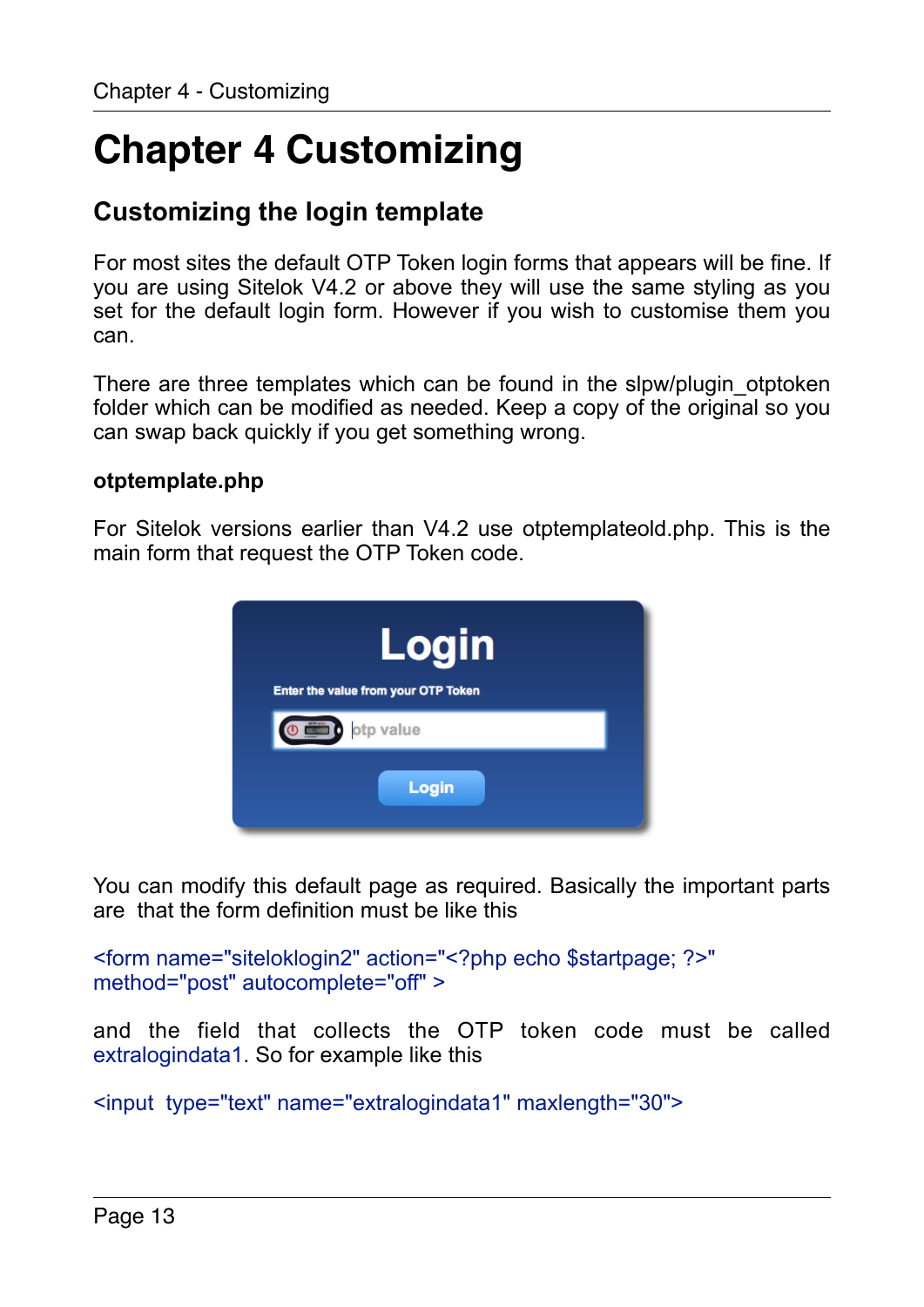#### **otpresynctemplate.php**

For Sitelok versions earlier than V4.2 use otpresynctemplateold.php. This is the form that requests the OTP Token serial number and code (usually just the first login).



You can modify this default page as required. Basically the important parts are that the form definition must be like this

```
<form name="siteloklogin2" action="<?php echo $startpage; ?>" 
method="post" autocomplete="off" >
```
the field that collects the OTP token serial number must be called extralogindata2

<input type="text" name="extralogindata2" maxlength="30">

and the field that collects the OTP token code must be called extralogindata1

<input type="text" name="extralogindata1" maxlength="30">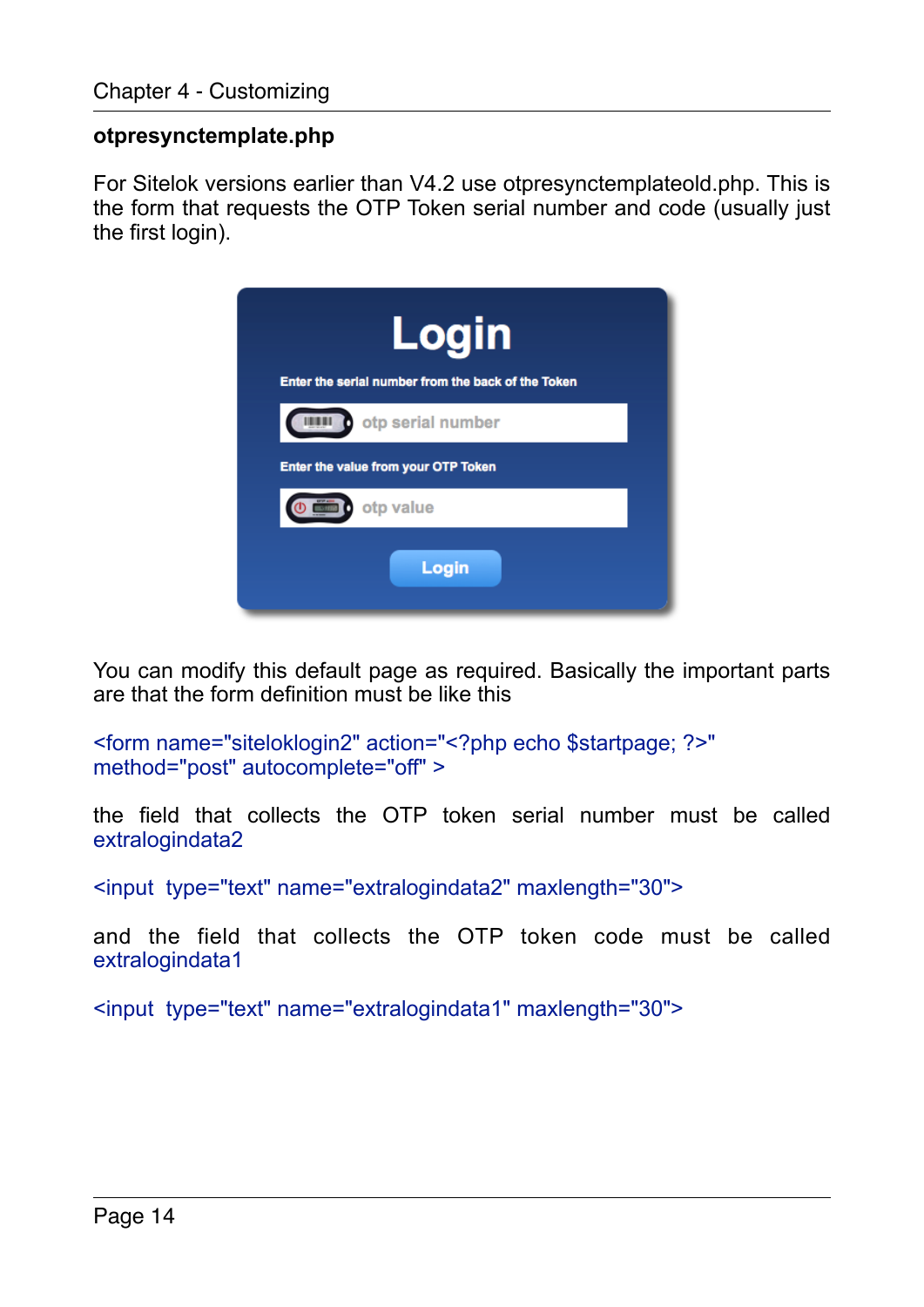#### **otplockedtemplate.php**

For Sitelok versions earlier than V4.2 use otplockedtemplateold.php. This is the page that is displayed when a users token has been locked either for a certain time period or permanently.



You can modify this default page as required.

You can display the time left (or permanently locked message) using

#### <?php echo \$msg; ?>

## <span id="page-14-0"></span>**Translating to other languages**

The english text used in the plugin can be changed by adding these lines to your slconfig.php.

```
define("MSG_OTPTOKEN_ENTERVALUE","Enter the value from your OTP Token");<br>define("MSG_OTPTOKEN_ENTERSERIAL","Enter the serial number from the back of the Token");<br>define("MSG_OTPTOKEN_OTPVALUE","otp value");<br>define("MSG_OTP
define("MSG_OTPTOKEN_LOCKED","Your account has been blocked. Please contact us.");<br>define("MSG_OTPTOKEN_DAYS","days");<br>define("MSG_OTPTOKEN_HOURS","havis");<br>define("MSG_OTPTOKEN_MINUTES","minutes");<br>define("MSG_OTPTOKEN_SE
```
You can change the text as required. You can also adjust the templates as described earlier.